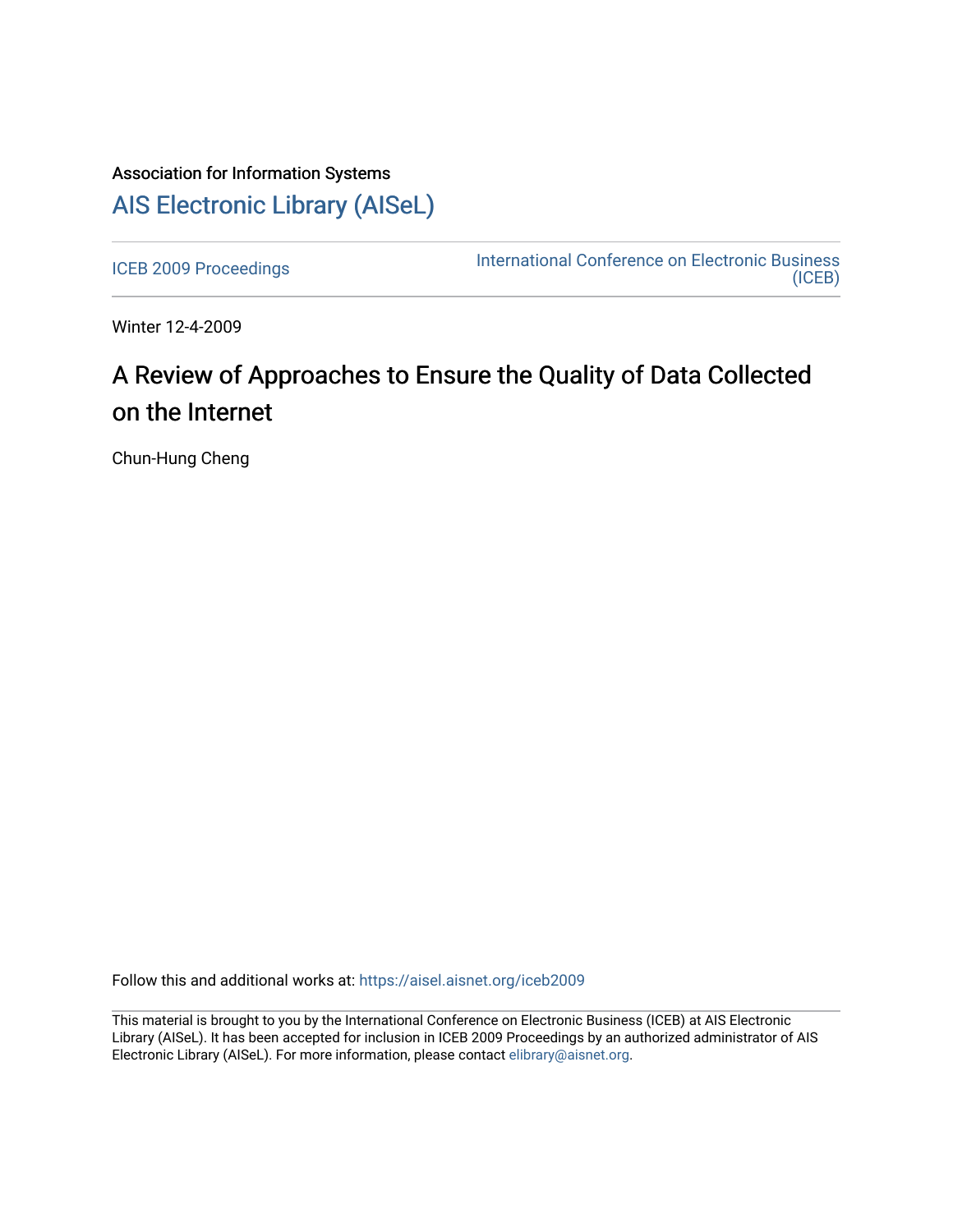### **A REVIEW OF APPROACHES TO ENSURE THE QUALITY OF DATA COLLECTED ON THE INTERNET**

Chun-Hung Cheng

Dept of Systems Engineering & Engineering Management The Chinese University of Hong Kong, Shatin, NT, Hong Kong SAR, China chcheng@se.cuhk.edu.hk

#### **Abstract**

Different approaches have been used to detect errors in data collected on the Internet. Some of these existing approaches require prior knowledge of data. Others have to test a large number of parameter values. To address these limitations, two approaches have been recently proposed. In this paper, we review these two approaches.

#### **Introduction**

Surveys have been commonly used to understand public opinions and views. Data can be collected by interview and postal-mail. However, interviews are very costly for large samples and postal-mail surveys are slow. With the ubiquitous of personal computers, and the availability of broadband network, Internet surveys have become possible.

With the Internet, surveys can be conducted to reach out a large number of potential survey subjects at very low cost. Nevertheless, the subjects enter their responses without any assistance. Although data-type and data-range checking may be implemented together with an electronic survey form, they are not always effective given a diversity of survey questions and responses. Hence, data collected through this means may contain erroneous values. These erroneous data must be identified to ensure the survey quality. In this work, we shall focus on the detection of unsystematic errors. These errors are those that are not caused by survey design faults.

To assess the quality of data, applicationdependent approaches use of prior knowledge of data and, hence, require different quality-checking procedures for different survey applications. Application-independent approaches do not need any such knowledge and provide one general qualitychecking procedure for all applications. The flexibility of application-independent approaches makes them more appealing than the applicationdependent approaches. However, many existing approaches require the testing of large number of parameters. In this paper, we review two recent approaches to address this limitation.

#### **Review of Existing Approaches**

Although the classical database literature considers errors in a database a serious problem (e.g., Felligi

and Holt [4] and Naus et al. [13]), few studies propose ways to deal with the problem. Applicationdependent approaches such as those by Freund and Hartley [5], Naus et al. [13], and Felligi and Holt [4] are all statistical-based. In detecting errors in a database, these approaches require knowledge of the data. Using these approaches, software developers may have to develop different programs for different database applications.

All application-independent approaches use clustering analysis techniques. Lee et al. [10] first applied a clustering approach. They defined a distance function to measure the difference between two records. Based on a distance matrix, they found the shortest path between a pair of records. Since the determination of the shortest path is an NP-complete problem (Storer and Eastman [17]), the shortest spanning path algorithm (Slagle et al. [14]) is used to find an approximate solution. A link between two records that is longer than the pre-specified threshold value will be broken. Records whose distances are less than the threshold value are similar and are placed in the same group. A record with no similar partners is an outlier.

Storer and Eastman [17] proposed three related clustering approaches. They used the same distance function as defined by Lee et al. [10]. The first approach is called the leader algorithm (Hartigan [7]). The leader algorithm clusters *M* records into *K* groups, where *M* and *K* are positive integer values and  $M > K$ . It assumes that the distance function between two records and the threshold value for group membership are available. The first record is a leader for the first group. A record is assigned to an existing group if its distance from the group leader is less than the threshold value. It becomes a new leader for a new group if its distance from every existing leader is more than the threshold value.

The second approach is a modification of the leader algorithm that we refer to as an average record leader algorithm. This modified algorithm uses the average record instead of the first record as an initial leader. Therefore, the algorithm can generate a solution independent of record order. On each pass, a record that is furthest from its group leader becomes a leader for a new group. If the algorithm were to produce  $K$  groups, it requires  $K$  passes through the data.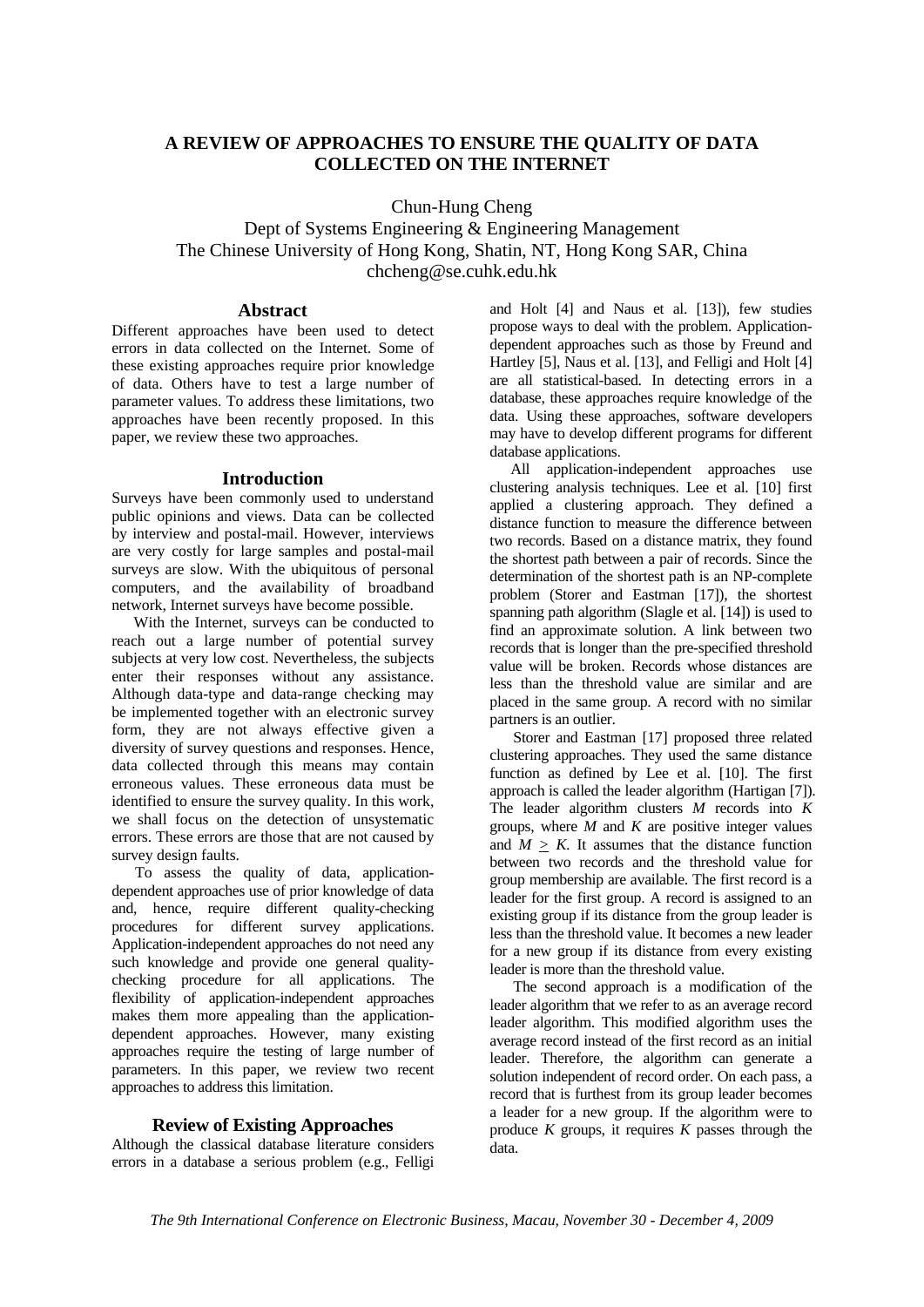The third approach is another modification of the leader algorithm. Storer and Eastman [17] called it the greatest distance algorithm. The greatest distance algorithm uses a different criterion for selecting new group leaders. First, Storer and Eastman [17] define a non-deviant cluster as one that has more than one percent of all records. A new leader is the record that is furthest from a leader of a non-deviant cluster and is greater than the average record distance from its cluster leader.

Cheng et al. [2] proposed the use of hierarchical clustering. They demonstrated that the use of hierarchical reduces the number of parameter values to test for data quality. In another work, Cheng et al. [3], they made use of a non-hierarchical clustering based on genetic search.

#### **Data Quality**

Currently, application-independent approaches use clustering analysis techniques. Clustering analysis gathers data records into groups or clusters based on their field values. Similar data records occupy the same group while dissimilar records do not coexist in the same group. Records, whose field values make them significantly different from all others, may not find themselves related to any other group members at all (see Figure 1). They are called outliers (Storer and Eastman [17]).



Figure 1: Examples of outliers

A data record, *R i*, may be represented by a vector. That is,  $R_i = (x_{i1}, x_{i2},...,x_{iN})$ , where  $x_{ip}$  is the value of the *pth* field of  $R_i$ , for  $p = 1,2,...N$  and  $i =$ 1,2,…,*M*. A record can be classified into one of the three types (Lee et al. [10]).

Type I records: All field values in this type of record are numerical. The distance between two records  $R_i$  and  $R_j$  is defined in equation (1).

$$
d_{ij} = \sum_{p=1}^N c(x_{ip}, x_{jp}) / N,
$$

where  $c(x_{ip}, x_{jp}) = |x_{ip} - x_{jp}| / S_p$ , and (1)

$$
S_p = / \max_{1 \leq i \leq M} x_{ip} \cdot \min_{1 \leq i \leq M} x_{ip} /
$$

For example, if *Ri* = (4.5, 3.1, 0.9, -2.1), *Rj* = (4.1, 2.1, 0.3, -1.1),  $S_1 = 5.0$ ,  $S_2 = 4.0$ ,  $S_3 = 2.0$ , and  $S_4 = 2.1$ , then  $d_{ii} = 0.2765$ .

Type II records: All field values in this type of record are non-numerical. The distance between two records  $R_i$  and  $R_j$  is defined as:

$$
d_{ij} = \sum_{p=1}^{N} c(x_{ip}, x_{jp}) / N
$$
  
where

$$
c(\,x_{ip},\,x_{jp}\,) = \left\{\begin{array}{c}\n\text{If } x_{ip} \neq x_{jp} \\
0 \text{ otherwise.}\n\end{array}\right.
$$

Type III records: Fields in a type III record may assume either numerical or non-numerical values. The distance between two records  $R_i$  and  $R_j$  is defined as:

$$
d_{ij} = \sum_{p=1}^{N} c(x_{ip}, x_{jp}) / N
$$

where

for a numerical field *p*,  $c(x_{in}, x_{in}) = |x_{in} - x_{in}| / S_{n}$ , and

$$
S_p = / \max_{1 \le i \le M} x_{ip} - \min_{1 \le i \le M} x_{ip} / \sum_{p \le N}
$$

or for a non-numerical field *p*,

$$
c(x_{ip}, x_{jp}) = \begin{cases} \n\text{If } x_{ip} \neq x_{jp} \\ \n0 \text{ otherwise.} \n\end{cases}
$$

For example, if  $R_i$  = (black, black, 3.1, 5.0),  $R_i$  = (black, white, 2.1, 5.1),  $S_3 = 4.0$ , and  $S_4 = 5.5$ , then  $d_{ij}$  $= 0.3170.$ 

Lee et al. [10], and Storer and Eastman [17] use Euclidean distances or city block distances for type I records, and hamming distances for type II records. There is no upper bound on the value of either distance function. Therefore there are a large number of possible threshold values.

To illustrate the new distance function, consider a simple example with type III records. Table 1 is a personnel database for a hypothetical company.

| Record | POS <sup>1</sup> | $EDI^{\frac{7}{2}}$ | MON <sup>3</sup> | SAL <sup>4</sup> |
|--------|------------------|---------------------|------------------|------------------|
|        | 0                | 0                   | 15               | 20,000           |
| 2      |                  |                     | 10               | 20,000           |
| 3      | 0                | 0                   | 11               | 20,000           |
| 4      |                  |                     | 35               | 60,000           |
| 5      |                  | 0                   | 17               | 30,000           |
| 6      | 0                |                     | 17               | 30,000           |
| 7      | 0                | 0                   | 16               | 20,000           |
| 8      | 1                | 1                   | 33               | 65,000           |
| 9      |                  | 0                   | 16               | 46,000           |
| 10     |                  |                     | 50               | 80,000           |
| Mata   |                  |                     |                  |                  |

Note

1. POS = 1, when an employee has a middle management position; and POS = 0, when an employee has a supervisor position.

2.  $EDU = 1$ , when an employee has a college degree; and  $EDU = 0$ , when an employee does not have a degree.

*The 9th International Conference on Electronic Business, Macau, November 30 - December 4, 2009* 

(2)

(3)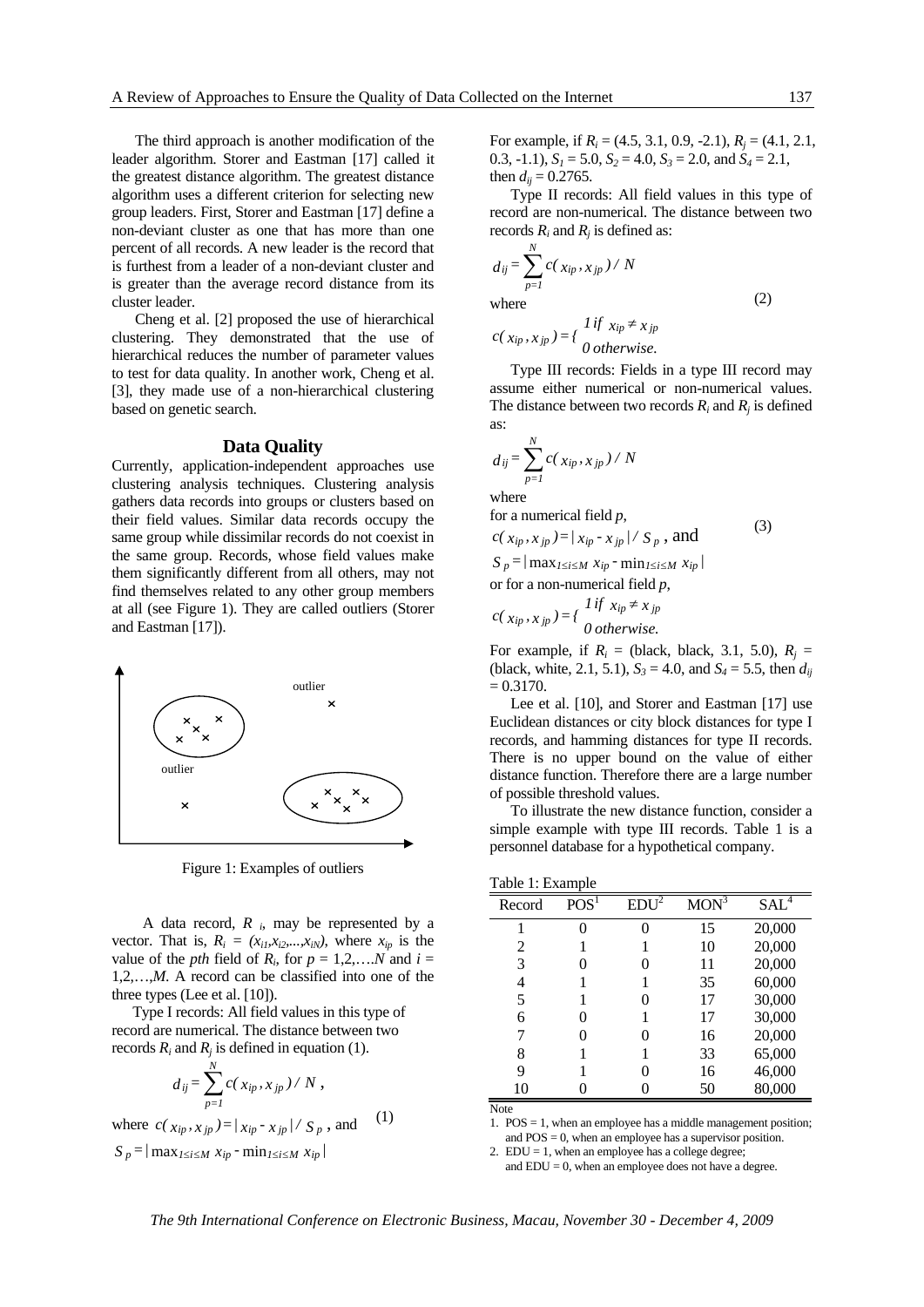3. MON is the number of months an employee has worked for the company.

4. SAL is the current salary of an employee.

Matrix (4) shows the distance value between a pair of records. Note that in the matrix,  $d_{ii} = 0$  and  $d_{ii}$  $= d_{ij}$ . A small distance value between two records implies that they are similar, while a large distance value means that they are different.

An erroneous record, being so different from other records, has large distance values with other records. When records are clustered into groups, erroneous records (i.e., outliers) will not be associated with other records.

|                                                                                                                                      |                                                                                                                                                                                                                                                                                                                                   |   |                               |   | Records |   |     |   |      |     |
|--------------------------------------------------------------------------------------------------------------------------------------|-----------------------------------------------------------------------------------------------------------------------------------------------------------------------------------------------------------------------------------------------------------------------------------------------------------------------------------|---|-------------------------------|---|---------|---|-----|---|------|-----|
|                                                                                                                                      | 1.                                                                                                                                                                                                                                                                                                                                | 2 | $\mathcal{B}$                 | 4 | 5.      | 6 | 7   | 8 | 9 10 |     |
| $\mathbf{1}$<br>$\overline{c}$<br>3<br>R<br>4<br>$\epsilon$<br>5<br>$\mathcal{C}$<br>6<br>$\circ$<br>7<br>r.<br>d.<br>8<br>s 9<br>10 | .52.00.51.25.32.32.53.26.36.89<br>.02.51.00.74.31.31.03.75.36.89<br>. 73. 25. 74.00. 43. 43. 72. 03. 39. 64<br>.29.32.31.43.00.50.29.44.06.57<br>. 29. 32. 31. 43. 50. 00. 29. 44. 56. 57<br>.01.53.03.72.29.29.00.73.33.36<br>.73.26.75.03.44.44.73.00.39.63<br>.34.36.36.39.06.56.33.39.00.53<br>.36.89.89.64.57.57.36.63.53.00 |   | 00.52.02.73.29.29.01.73.34.36 |   |         |   |     |   |      | (4) |
|                                                                                                                                      |                                                                                                                                                                                                                                                                                                                                   |   |                               |   | Records |   |     |   |      |     |
|                                                                                                                                      | 1                                                                                                                                                                                                                                                                                                                                 | 3 | 7                             | 4 | 8       | 5 | - 9 | 2 | 6 10 |     |
| 1<br>3<br>R<br>7<br>e<br>4<br>$\mathsf{C}$<br>8<br>$\circ$<br>5<br>r<br>d.<br>9<br>$\mathbf{2}$<br>S<br>6<br>10                      | .02.00.03.74.75.31.36.51.31.89<br>.01.03.00.72.73.29.33.53.29.36<br>.73.74.72.00.03.43.39.25.43.64<br>.73.75.73.03.00.44.39.26.44.63<br>. 29.31.29.43.44.00.06.32.50.57<br>.34.36.33.39.39.06.00.36.56.53<br>.52.51.53.25.26.32.36.00.32.89<br>. 29.31.29.43.44.50.56.32.00.57<br>.36.89.36.64.63.57.53.89.57.00                  |   | 00.02.01.73.73.29.34.52.29.36 |   |         |   |     |   |      | (5) |

When we rearrange rows and columns in Matrix (4) with the purpose of putting similar records together, we may get one possible solution shown in Matrix (5). It is not difficult to observe that there are three clusters:  $\{1,3,7\}$ ,  $\{4,8\}$ ,  $\{5,9\}$ . It is also apparent that Records 2, 6, and 10 are not associated with other records in any way. Therefore, they are the outliers.

#### **Hierarchical Clustering**

Cheng et al. [2] used hierarchical clustering. A hierarchical clustering technique operates on a distance matrix. It constructs a dendogram that depicts relationships among records. Anderberg [1] discusses seven hierarchical clustering techniques. Among the seven techniques, single linkage, average linkage, and complete linkage clustering are most widely used. In this paper, we choose single linkage clustering. Note that other hierarchical clustering techniques may also apply.

The single linkage-clustering algorithm operates on distance matrix (4) and produces the dendogram in Figure 2.

At this stage, a threshold value is needed to place records into groups. With the help of the dendogram, one can significantly reduce the number of possible threshold values to be examined. For example, Figure 2 shows the three possible threshold values and they are indicated as T1, T2, T3. The highest and second highest value of distance function are 0.89 and 0.57, respectively. A threshold value such as T1, where  $0.89 \leq T1 \leq 0.57$ , forms two groups with no outliers (i.e. {1,3,6,7,10}, and {2,4,5,8,9}). Similarly, a threshold value T2 where  $0.57 \leq T2 \leq 0.44$  finds three groups (i.e. {1,3,6,7}, {10}, {2,4,5,8,9}) with record 10 as an outlier.



Figure 2: The dendogram

Stanfel [15] developed the classification criteria to classify data records into groups. These criteria seek to minimize the average distance within groups and maximize the average distance between groups. Minimizing the average distance within groups will put similar data records into the same groups. At the same time, maximizing the average distance between groups will put dissimilar data records into different groups.

Let's define:

$$
Y_{ij} = \begin{cases} 1 \text{ if records i and j} \\ \text{ are in the same group} \\ 0 \text{ otherwise} \end{cases} \tag{6}
$$

The expression for the average distance *within* groups is given as: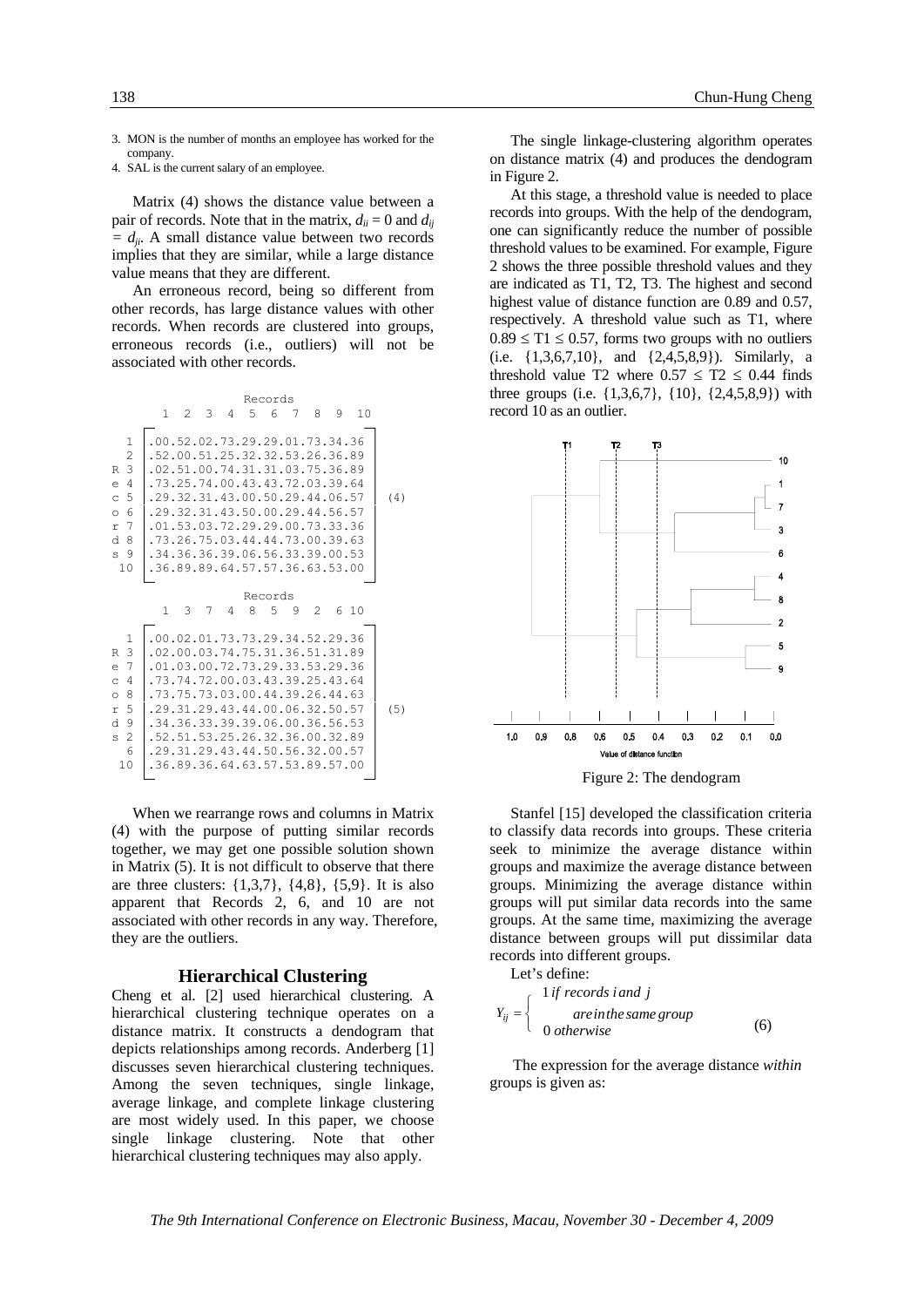$$
\sum_{i=1}^{M-1} \sum_{j=i}^{M} d_{ij} (1 - Y_{ij})
$$
\n
$$
\sum_{i=1}^{M-1} \sum_{j=i}^{M} (1 - Y_{ij})
$$
\n(7)

While the expression for the average distance *between* groups is given as:

$$
\frac{\sum_{i=1}^{M-1} \sum_{j=i}^{M} d_{ij} Y_{ij}}{\sum_{i=1}^{M-1} \sum_{j=i}^{M} Y_{ij}}
$$
(8)

In order to achieve the objective of maximizing the homogeneity of records within groups as well as the heterogeneity of records between groups, the difference between the average distance within groups and the average distance between groups is minimized as shown in criterion (9):

$$
\frac{\sum_{i=1}^{M-1} \sum_{j=i}^{M} d_{ij} Y_{ij}}{\sum_{i=1}^{M-1} \sum_{j=i}^{M} Y_{ij}} - \frac{\sum_{i=1}^{M-1} \sum_{j=i}^{M} d_{ij} (1 - Y_{ij})}{\sum_{i=1}^{M-1} \sum_{j=i}^{M} (1 - Y_{ij})}
$$
(9)

All clustering results obtained by using various threshold values are given in Table 2. Since each result has its own associated outliers, a selection criterion is needed to determine the best clustering result so that the most appropriate outliers can be identified. Among the eight clustering results, solution 5 is the best as the value of its selection criterion is the lowest. Based on solution 5, we conclude that records 2, 6, and 10 are outliers.

Table 2. The possible clustering results

|     | Clustering           |            | Val. of   |
|-----|----------------------|------------|-----------|
| No. | results              | Outlier/s  | criterion |
| 1   | $\{1,3,6,7,10\},\$   |            |           |
|     | ${2,4,5,8,9}$        | no outlier | $-0.2581$ |
| 2   | $\{1,3,6,7\}$ ,      |            |           |
|     | $\{2,4,5,8,9\}$ ,    | 10         | $-0.2775$ |
|     | ${10}$               |            |           |
| 3   | $\{1,3,6,7\}$ ,      |            |           |
|     | $\{2,4,8\}$ ,        |            |           |
|     | $\{5.9\}, \{10\}$    | 10         | $-0.3439$ |
| 4   | $\{1,3,7\}$ ,        |            |           |
|     | $\{2,4,8\}$ ,        |            |           |
|     | $\{5.9\}, \{6\},$    | 6,10       | $-0.3897$ |
|     | ${10}$               |            |           |
| 5   | $\{1,3,7\}$ ,        |            |           |
|     | $\{4,8\}, \{5,9\},\$ |            |           |
|     | $\{2\}, \{6\},\$     | 2,6,10     | -0.4431   |
|     | ${10}$               |            |           |
| 6   | $\{1,3,7\}$ ,        |            |           |
|     | $\{4,8\},\{2\},\$    |            |           |
|     | $\{5\}, \{6\}$       | 2,5,6,9,10 | $-0.4402$ |
|     | $\{9\}, \{10\}$      |            |           |

| 7 | $\{1,3,7\},\$<br>$\{2\}, \{4\},$<br>$\{5\}, \{6\},$<br>$\{8\}, \{9\},$<br>$\{10\}$ | 2,4,5,6,8,9,10   | $-0.4322$ |
|---|------------------------------------------------------------------------------------|------------------|-----------|
| 8 | $\{1,7\},\{2\},\$<br>$\{3\}, \{4\},$<br>$\{5\}, \{6\},$<br>$\{8\}, \{9\},$<br>101  | 2,3,4,5,6,8,9,10 | $-0.4244$ |

#### **Non-Hierarchical Clustering**

This approach consists of two phases: obtaining a sequence of sample data records, and classifying records into groups. The first phase uses a genetic algorithm and the second phase adopts a classification criterion for grouping.

A chromosome represents an individual. For example,  $x_1 = (1011001)$  and  $x_2 = (0111011)$  are two distinct individuals. Offspring (new individuals) are generated by crossover. A crossover point will be selected randomly. The parent chromosomes will be split at the chosen point and the segments of those chromosomes will be exchanged. Using this basic crossover operator, two fit individuals may combine their good traits and make fitter offspring.

Nevertheless, the simple representation scheme described above is not suitable for TSP. Instead, three vector representations for TSP were proposed (Michalewicz [12]): adjacency, ordinal, and path. Each representation has its own genetic operators. Among the three representations, the path representation is the most natural representation of a tour. For example, a tour  $3 - 4 - 1 - 6 - 5 - 2 - 7$  is simply represented by (3 4 1 6 5 2 7). This proposed approach uses this representation.

Initialization involves generating of possible solutions to the problem. The initial population may be generated randomly or with the use of a heuristic. In this approach, the initial population is generated randomly.

Fitness function is used to evaluate the value of the individuals within the population. According to the fitness value scored, the individual is selected as a parent to produce offspring in the next generation or is selected to disappear in the next generation.

In TSP, the total distance is calculated as the distance travelled from the starting city to the last city plus the distance from the last city to the starting city. In this data auditing problem, returning to the starting city (i.e., record) does not have any practical meanings. Therefore, the problem is simplified to the associated Hamiltonian Path Problem (HPP). As the first and last records need not be connected, we may calculate the total distance of a path instead of a tour in our fitness functions.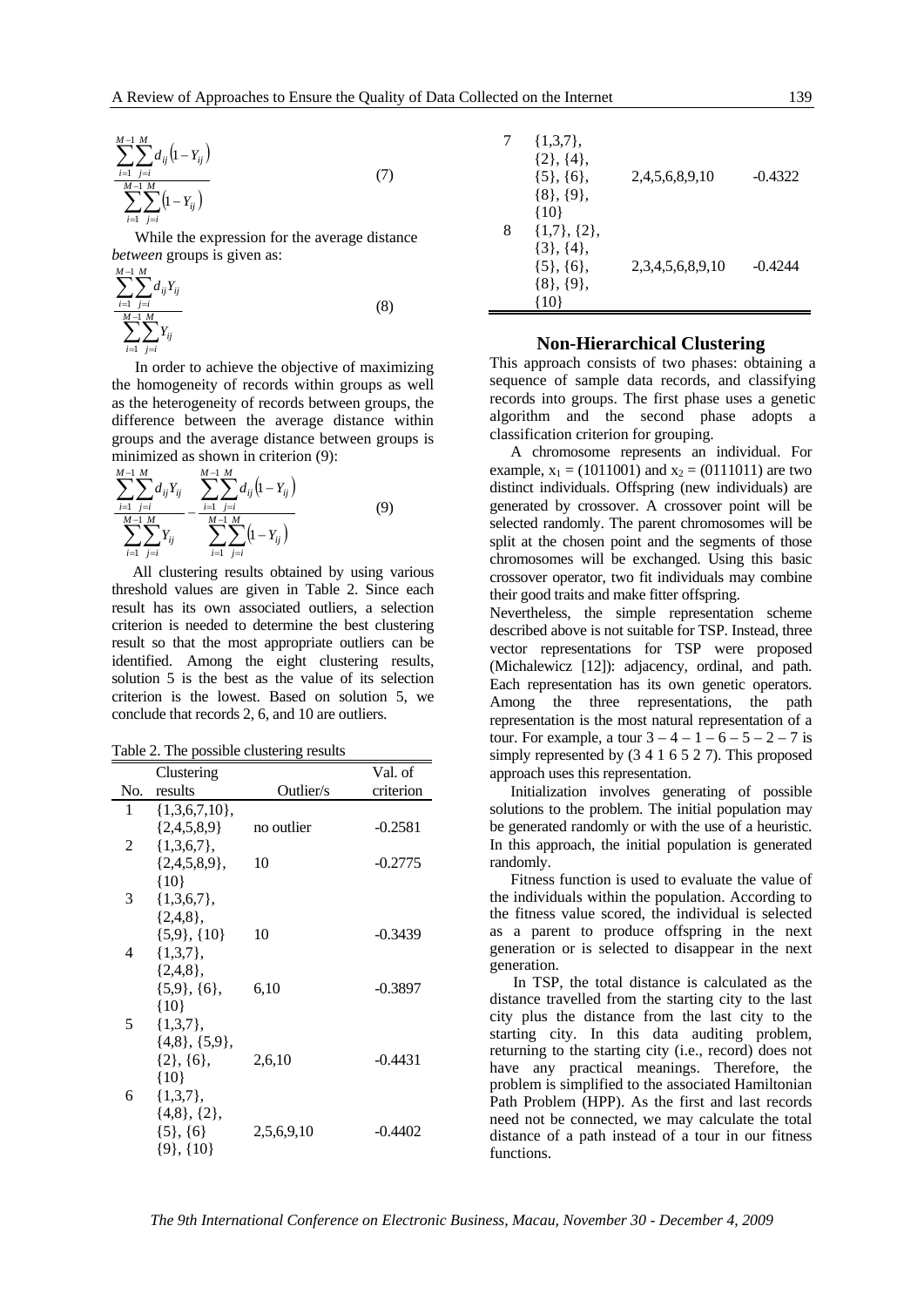Let  $\rho$  be the permutations of records along the row of the initial matrix. For a sequence of cities (i.e., records): (1 3 7 4 8 5 9 2 6 10),  $\rho(2) = 3$  and  $\rho(7) = 9$ . The proposed approach converts the initial sequence of records (specified by the initial matrix) to a new sequence that minimizes the following fitness function:

 $\sum^{n-1}$ =  $\int_{-\infty}^{1}$   $\partial_{\rho(i)\rho(i+1)}$ 1  $(i) \rho (i+1)$ *n i*  $\rho(i)\rho(i)$ where  $n =$  number of records (i.e., rows or columns). (10)

Parent selection is a process that allocates reproductive opportunities to individuals. There are several selection schemes: roulette wheel selection, scaling techniques, ranking, etc. (Goldberg [6]).

As the process continues, the variation in fitness range will be reduced. This often leads to the problem of premature convergence in which a few super-fit individuals receive high reproductive trials and rapidly dominate the population. If such individuals correspond to local optima, the search will be trapped like hill climbing.

Fitness ranking is used to solve the problem of premature convergence (Whitley [18]). Individuals are sorted according to their fitness values, the number of reproductive trails are then allocated according to their rank.

Several TSP crossover operators are defined: partially-mapped (PMX), order (OX), cycle (CX), and edge recombination (ER) crossover. Whitley et al. [18] found that ER is the most efficient crossover operator for TSP. Starkweather et al. [16] proposed an enhancement to ER and find it more efficient than the original operator.

Cheng et al. [3] used the EER operator. Since the EER operator incorporates random selection to a break tie, this mechanism creates an effect similar to mutation. In our approach, we do not use any mutation operator.

Mutation is applied to each child individually after crossover according to the mutation rate. It provides a small amount of random search and helps ensure that no point in the search space has a zero probability of being examined. Several mutation operations have been suggested by Michalewicz [12]. We do not plan to use mutation operation. This is because the crossover operator used incorporates a random selection in completing a legal permutation and the effect is similar to a mutation.

In each generation, only two individuals are replaced. In other words, parents and offspring may co-exist in the population. The genetic process is repeated until a termination criterion is met. In this case, we use a pre-specified maximum number of generations as a termination criterion. The same

classification criteria by Stanfel [15] may be used to classify data records into groups.

#### **Conclusion**

In this work, we discussed the use of clustering algorithms for assessing the quality of data collected on the Internet. Limitations of some existing approaches were identified. Two recent approaches to address these limitations have been reviewed.

#### **Reference**

- [1]. Anderberg, M.R., 1993. *Cluster analysis for ap plications*, Academic Press, New York.
- [2]. Cheng, C.H., Goh, C.H., and Lee-Post, A., 2006. Data auditing by hierarchical clustering, *Inter natinal Journal of Applied Management & Tec hnology*, Vol.4, No.1, pp. 153-163.
- [3]. Cheng, C.H., Goh, C.H., and Lee-Post, A., 20 07. A two-staged approach for assessing the q uality of Internet survey data. *The 3rd Internat ional Conference on Web Information Systems and Technologies*, Barcelona, Spain.
- [4]. Felligi, I.P. and Holt, D., 1976. A systematic ap proach to automatic editing and imputation, *Jou rnal of American Statistics Assocication*, Vol. 7 1, pp. 17-35.
- [5]. Freund, R.J. and Hartley, H.O., 1967. A proced ure for automatic data editing, *J Journal of Ame rican Statistics Assocication*, Vol. 62, pp. 341-3 52.
- [6]. Goldberg, D.E., 1989. *Genetic Algorithms in Search, Optimization and Machine Learning*. Massachusetts: Addison Wesley.
- [7]. Hartigan, J.A., 1975. *Clustering Algorithms*, Mc Graw-Hill, New York.
- [8]. Haupt, R.L. and Haupt, S.E., 1998. *Practical Genetic Algorithms*. New York: John Wiley & Sons.
- [9]. Holland, J.H., 1975. *Adaptation in Natural an d Artificial Systems*. Michigan: Michigan Pres s.
- [10]. Lee, R.C., Slagle, J.R., and Mong, C.T., 1978. T owards automatic auditing of records, *IEEE Tra nsactions on Software Engineering.*, Vol. SE-4, pp. 441-448.
- [11]. Lenstra, J.K. and Kan Rinnooy, A.H.G., 1975. Some Simple Applications of the Traveling S alesman Problem, *Operations Research Quart erly*, Vol. 26**,** pp. 717-733.
- [12]. Michalewicz, Z., 1999. *Genetic Algorithms + Data Structures = Evolution Programs*. Third, Revised and Extended Edition, Hong Kong: S pringer.
- [13]. Naus, J.I., Johnson, T.G., and Montalvo, R., 197 2. A probabilistic model for identifying errors a